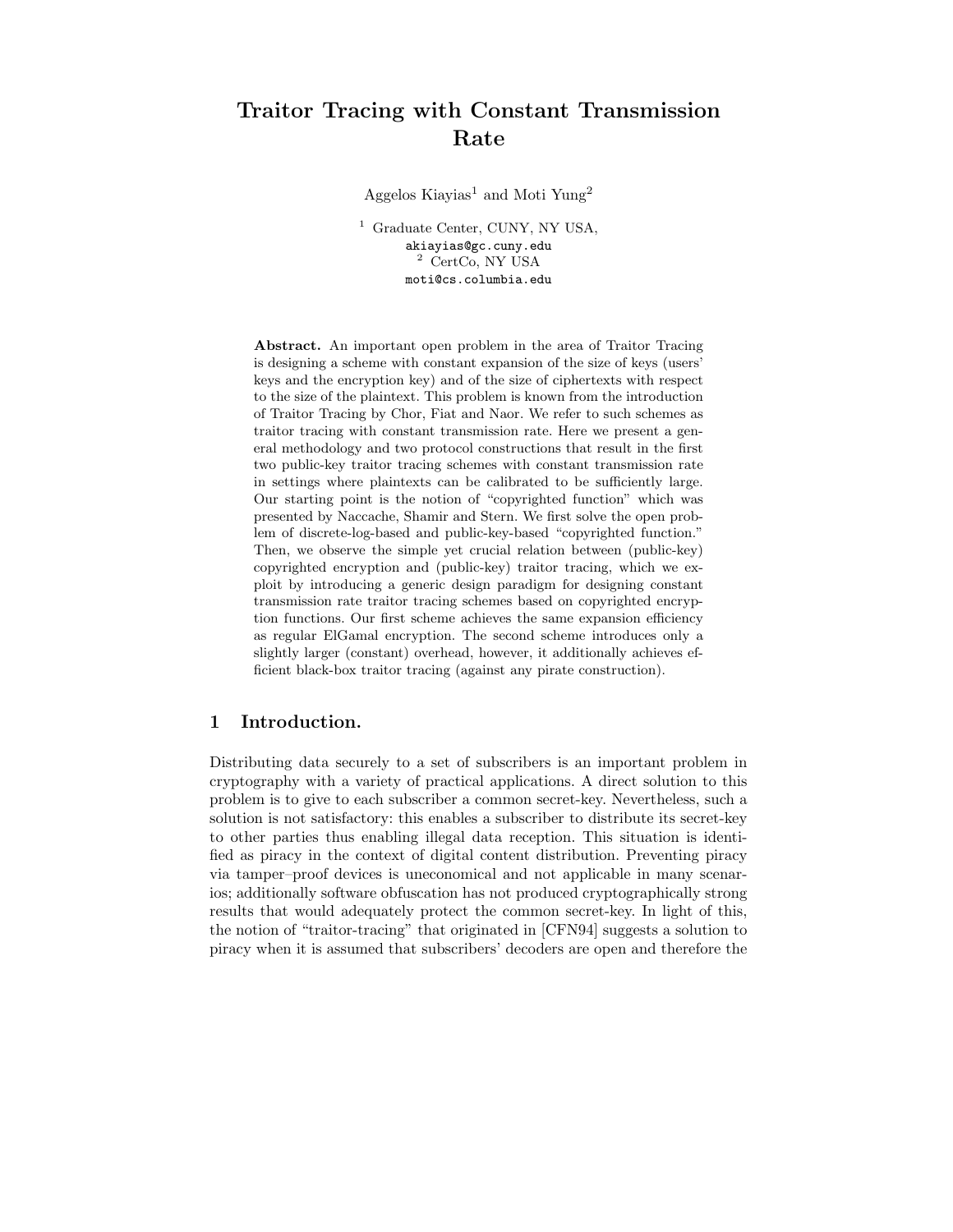secret-keys are accessible. In a traitor-tracing scheme (TTS) each user possesses a different secret-key that allows the reception of the data in a non-ambiguous fashion. The scheme discourages piracy as follows: given a pirate decoder the scheme allows the distributor to recover the identities of some subscribers that collaborated in its construction (henceforth called traitors).

From the time of the primitive's introduction in [CFN94] a series of works [Pfi96,SW98,NP98,KD98,BF99,FT99][GSY99,NP00,SW00,NNL01,KY01b] proposed more efficient/ robust schemes or schemes with advanced capabilities such as revocation and non-repudiation. Two extremely desirable properties of a traitor tracing scheme are (i) Public-key Traitor Tracing where any third party (e.g., any of a number of pay-T.V. stations) is able to send secure messages to the set of subscribers, (ii) Black-Box Traitor Tracing which suggests that the tracing procedure can be accomplished with merely black-box access to the pirate-decoder (something that allows less costly, even remote access tracing).

Traitor Tracing has also its shortcomings: the size of the ciphertexts and keys used by traitor-tracing schemes depends on quantitites such as the number of users and/or the maximum traitor collusion that is expected. Even though progress has been made from the initial scheme of [CFN94] in reducing the "communications overhead" in traitor tracing schemes, so far there has not been a scheme in which the "rate" of the three main efficiency parameters of a traitor tracing scheme: "ciphertext," "encryption-key" and "user-key" size, is constant (where the "rate" of a parameter expresses the ratio of the its size over the size of the plaintexts – which is the security parameter). We will refer to the sum of the rates of the three parameters collectively, as the "transmission rate" of a Traitor Tracing Scheme. The reason we do not concentrate solely on the ciphertext rate, or the "per message" overhead, is that memory costs induced by the size of keys are equally important contributions to the "transmission" costs of a TTS. Minimizing the transmission rate has been, in fact, open since [CFN94] (the issue was reiterated in some stronger form also in [BF99]).

In this work we present the first two constant transmission rate Traitor-Tracing Schemes (for settings where plaintexts can be calibrated to be large enough), thus answering the question that postulated the existence of such schemes in the affirmative. Our results, in comparison to previous schemes, are presented in figure 1 (where the ElGamal scheme which does not provide traitor tracing is given for comparison).

Our methodology starts by investigating the notion of "copyrighted function" proposed by Naccache, Shamir and Stern in [NSS99]. In the copyrighted function setting each member of a set of users possesses a different implementation of a function with the same functionality though, so that an authority is capable of exposing the responsible user(s) if an implementation is used illegally. The techniques presented in [NSS99] applied to one-way (hash) functions and to symmetric encryption (and were implemented based on the RSA function used as a private key function). It was left as an open problem whether it is possible to achieve function copyright based on the Discrete-Logarithm Problem. Here we answer this question in the affirmative. Moreover, we reformulate the setting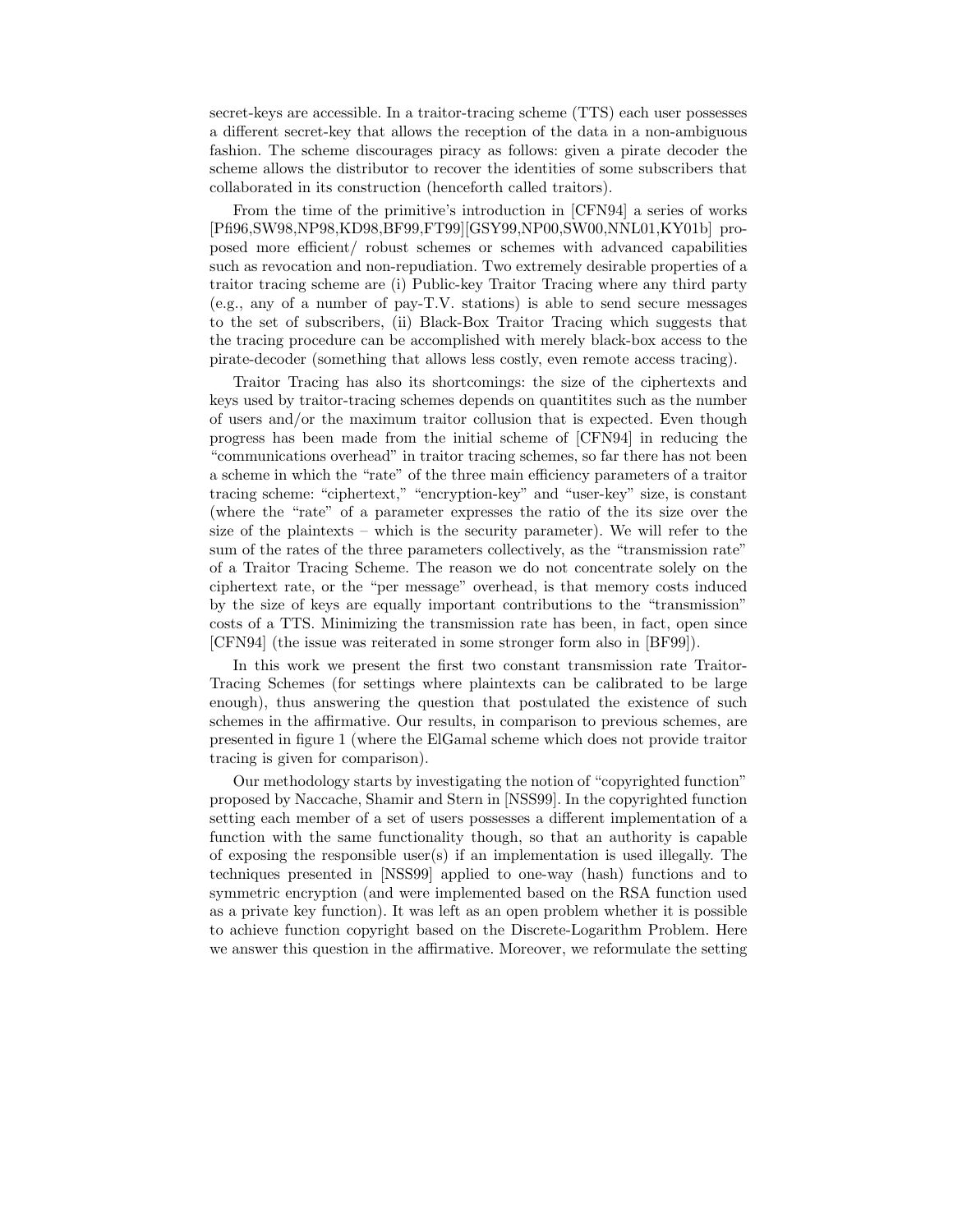|                                                                                           |                 |          |                                       | Ciphertext User-Key Encryption- Max Traceable | Black-Box       |
|-------------------------------------------------------------------------------------------|-----------------|----------|---------------------------------------|-----------------------------------------------|-----------------|
|                                                                                           | Rate            | Rate     |                                       | Key Rate Collusion                            | Traitor Tracing |
| [ElGamal84]                                                                               | $\sim 2 \sim 1$ |          | $\sim$ 3                              | $\times$                                      |                 |
| [CFN94] (Sch.1) $\mathcal{O}(t^4 \log n) \mathcal{O}(t^2 \log n) \mathcal{O}(t^2 \log n)$ |                 |          |                                       |                                               |                 |
| [BF99]                                                                                    |                 |          | $\sim (2t+1)$ $\sim 2t$ $\sim (2t+1)$ |                                               | inefficient     |
|                                                                                           |                 |          |                                       |                                               | (see [KY01a])   |
| TTS Scheme 1                                                                              | $\sim$ 2        | $\sim$ 1 | $\sim$ 3                              | $\Omega(l^c) = t$                             |                 |
| TTS Scheme 2                                                                              | $\sim$ 3        | $\sim$ 2 | $\sim 4$                              | $\Omega(l^c) = t$                             |                 |

Fig. 1. A Comparison of our traitor-tracing schemes with previous work. Note that l is a security parameter and c is a constant  $\lt 1$ ; the plaintext space in all cases is considered to be  ${0,1}^l$ . The rate of keys/ciphertexts is defined w.r.t. the size of the plaintexts: l.

of [NSS99] in the public-key encryption setting and we then present a simple yet crucial step of our methodology, showing that the goal of copyrighting publickey encryption is equivalent to the construction of a public-key traitor tracing scheme.

The reformulation of the [NSS99]-setting in the public-key context, along with our novel design paradigm for the construction of traitor-tracing schemes based on copyrighted encryption functions and the two concrete copyrighted public-key functions we present, allow us to construct two public-key traitor tracing schemes, which are the first that have constant transmission rate. In our schemes, the distributor has the flexibility of adjusting the size of the plaintexts to accommodate tracing. Such flexibility is always possible in bulk data encryption (or in the public-key setting, bulky transmission of numerous session keys). Our size adjustment method employs collusion-secure codes [BS95], and we further found that in order to support the adjustment while retaining the traitor tracing capability with constant rate, it is crucial to employ the All-or-Nothing-Transform (AONT) [Riv97] prior to encryption (or alternatively employ a threshold assumption similar to the one used in [NP98]). Our first scheme is as efficient, rate-wise, as ElGamal encryption, whereas our second scheme uses slightly extended ciphertexts and keys (by a constant additive factor). However, the second scheme achieves also efficient black-box traitor tracing against any pirate-construction (as in the black-box traitor tracing model of [CFN94]) and not just a single-key traitor as in [BF99]. The scheme relies on ElGamal-like encryption as the [BF99]-scheme and is the first traitor tracing scheme beyond [CFN94] and its variants to achieve black-box traceability.

We note that, interestingly, our schemes employ and combine in a unique way results from all the major contributions in the area: traceability codes introduced in the context of traitor tracing by Chor, Fiat and Naor [CFN94], collusion secure codes defined by Boneh and Shaw [BS95] (in the context of fingerprinting) and the public-key traitor tracing concepts of Kurosawa and Desmedt [KD98], and Boneh and Franklin [BF99].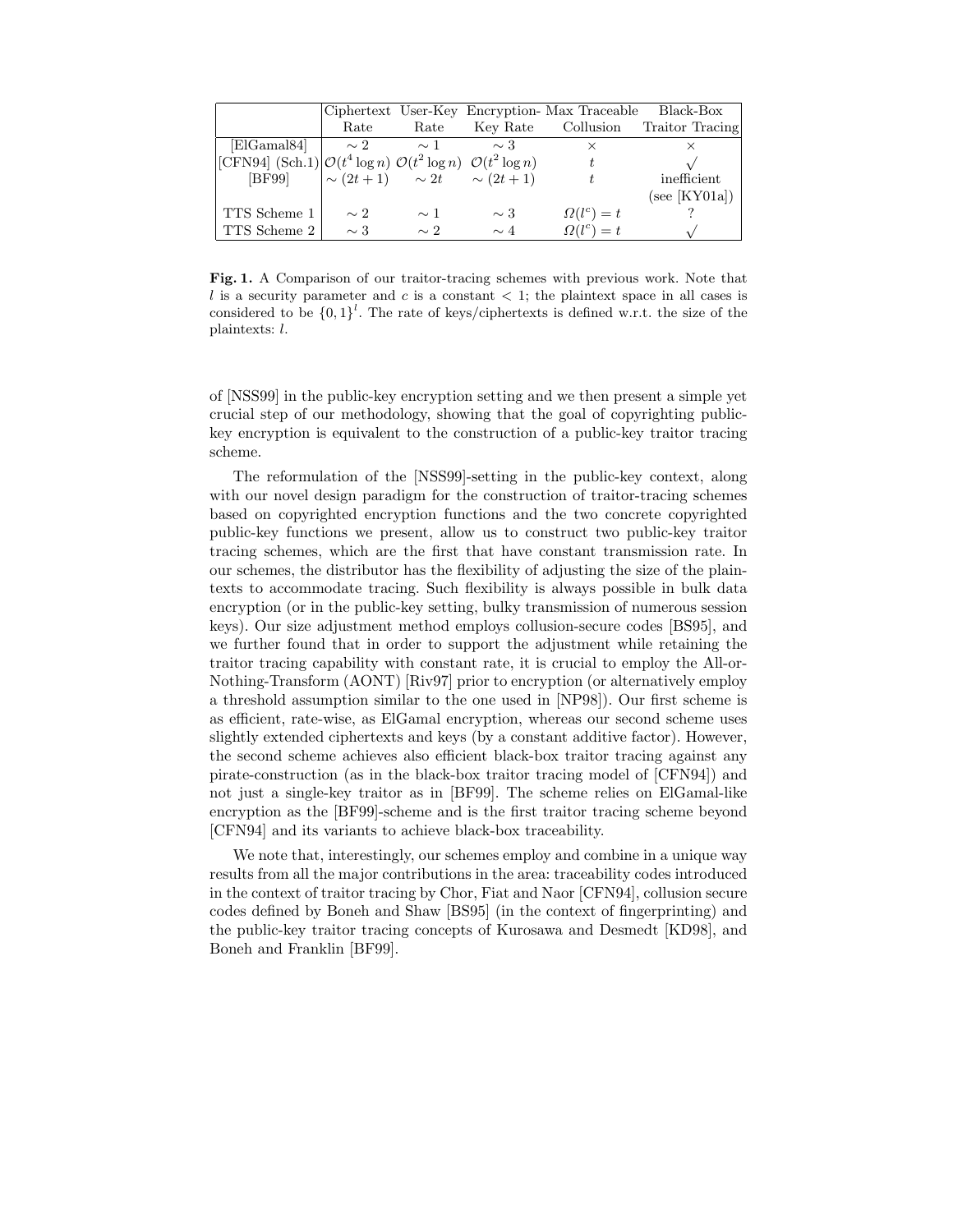The intractability assumptions used for the first scheme are the DDH Assumption over the quadratic-residues group modulo a composite and the Quadratic Residuosity assumption, whereas the security of the second scheme is based on DDH-Assumption over a prime order subgroup.

The scope of the design paradigm we propose for the construction of traitor tracing schemes based on copyrighted encryption functions goes beyond the two public-key traitor tracing schemes we propose. It can be readily applied to any basic 2-user copyrighted encryption mechanism yielding a traitor tracing scheme with the same transmission rate as the underlying basic copyrighted encryption function.

# 2 Preliminaries

**Notations.** A function  $\sigma : \mathbb{N} \to \mathbb{R}$  will be called negligible if for all  $c \in \mathbb{N}$  there exists a  $l_0 \in \mathbb{N}$  so that for all  $l \geq l_0$  it holds that  $\sigma(l) < l^{-c}$ . Throughout l will denote a security parameter (typically, the plaintext size); all sets of objects that we consider are exponential in size w.r.t. l and contain objects of size polynomial in  $l$ . All procedures are polynomial-time in  $l$ . If  $K$  is a set of objects and  $f$  is a procedure that samples an element of K, denote by  $k \leftrightarrow f K$  such element; note that we may occasionally omit  $f$  or  $K$  from this notation if this is allowed in the context. If K is a set of objects of the same size, let  $\text{len}[k \in K]$  denote the size of the objects in K. As stated above len $[k \in K]$  is polynomial in the security parameter and perhaps it may depend on other factors as well. We use  $|x|$  to denote the size of an object x, e.g.  $|x| = \lceil \log_2 x \rceil$  if  $x \in \mathbb{N}$ ; also let [k] denote the set  $\{1, \ldots, k\}$ . If  $f(b, v)$  is a function with real values, we write  $f(b, v) \sim c$ where  $c \in \mathbb{R}$  is a constant if  $\lim_{b,v\to\infty} f(b,v) = c$ . The notation  $a \in U$  R stands for " $a$  is sampled from  $R$  following the uniform distribution."

Next we define the notion of public-key encryption scheme (note that the definition is tailored to our setting).

**Definition 1.** A public-key encryption scheme is a tuple  $\langle \mathbb{P}, \mathbb{C}, \mathcal{P}, \cup_{nk \in \mathcal{P}} \mathcal{K}_{nk}, G$ ,  $E, D$  so that

1.  $\mathbb P$  and  $\mathbb C$  are the plaintext-space and ciphertext-space respectively. Without loss of generality we assume that the objects in these sets are of the same size.

2. Key Generation. It holds that:  $\langle pk, \kappa \rangle \leftarrow_G (\mathcal{P} \times \bigcup_{pk \in \mathcal{P}} \mathcal{K}_{pk})$  so that  $\kappa \in \mathcal{K}_{pk}$ . 3. Encryption.  $E : (\mathcal{P} \times \mathbb{P}) \to \mathbb{C}$  is a probabilistic poly-time procedure.

4. Decryption. D :  $(\cup_{pk\in\mathcal{P}}\mathcal{K}_{pk}\times\mathbb{C}) \to \mathbb{P}$  is a deterministic procedure so that  $D(\kappa, E(pk, m)) = m$  for all  $m \in \mathbb{P}$  and  $\langle pk, \kappa \rangle \leftarrow_G$ .

5. Semantic Security (i.e. polynomial indistinguishability): for some  $\langle pk, \kappa \rangle \leftarrow_G$ , any adversary that given pk generates  $m_1, m_2 \in \mathbb{P}$ , when given  $E(m_x)$  with  $x \in U$  {1,2} it can predict x with negligible advantage. Note that the definition can be extended to include stronger notions of security such as chosen-ciphertext security or non-malleability.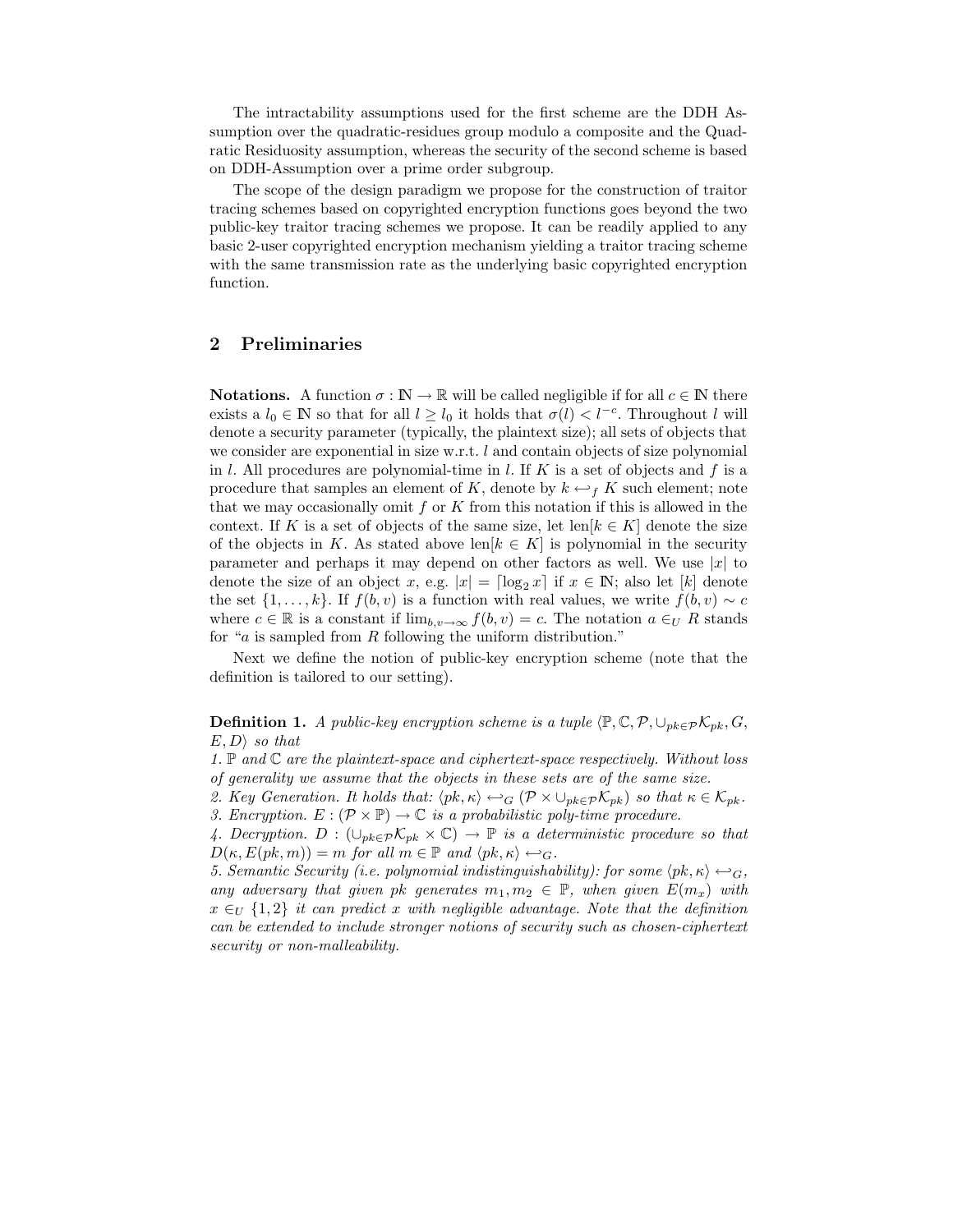#### 2.1 Intractability Assumptions

The security of our schemes is based on the hardness of the Decisional Diffie Hellman (DDH) Problem over a multiplicative cyclic group  $\mathbb{G} = \langle g \rangle$ :

Definition 2. Decision Diffie Hellman Assumption. Let  $V$  be the distribution  $\{\langle g, g^x, g^y, g^{xy}\rangle \mid x, y \in |\mathbb{G}|\}$ , and R be the distribution  $\{\langle g, g^x, g^y, g^z\rangle \mid$  $x, y, z < |\mathbb{G}|$ . The DDH assumption over  $\mathbb{G} = \langle q \rangle$  states that any poly-time distinguisher D for the two distributions  $V, R$  has negligible success probability, i.e.  $|\mathbf{Prob}_{X \in \mathcal{V}}[D(X) = 1] - \mathbf{Prob}_{X \in \mathcal{R}}[D(X) = 1]|$  is negligible in  $\log |\mathbb{G}|$ .

The DDH assumption has been used in a variety of settings and over many different groups; for an overview and applications the reader is referred to [NR97] [Bon98]. The DDH assumption over a group of prime order is known to be equivalent to the security of ElGamal encryption, see [TY99]. We note here that ElGamal-like encryption with composite modulus has also been used extensively, e.g. [FH96,CG98].

Here we use the DDH assumption (i) over the cyclic subgroup  $\mathcal G$  of quadratic residues of  $\mathbb{Z}_p^*$  of order q, where  $p = 2q + 1$  and both p, q are primes; (ii) over the cyclic subgroup  $\mathbb{Q}_N$  of quadratic residues of  $\mathbb{Z}_N^*$  where  $N = pq$  and  $p =$  $2p' + 1, q = 2q' + 1$  with  $p, q, p', q'$  all primes. It is believed that DDH over the subgroup of quadratic residues modulo  $p$  or modulo  $N$  is hard (see [Bon98]). We also utilize the Quadratic Residuosity (QR) Assumption [GM84]:

Definition 3. Quadratic Residuosity Assumption. If  $N = pq$ , so that  $p =$  $2p' + 1, q = 2q' + 1$  with p, q, p', q' all primes, any probabilistic algorithm that given  $x \in \mathbb{J}_N$  (Jacobi +1 elements) it decides whether  $x \in \mathbb{Q}_N$  or  $x \in \mathbb{J}_N - \mathbb{Q}_N$ , has success probability  $1/2 + \epsilon$  where  $\epsilon$  is negligible in  $\log N$ .

### 2.2 Public-Key Traitor Tracing Schemes

A public-key traitor tracing scheme involves a key-generation (setup) algorithm G, and the corresponding encryption/decryption function as in the public-key encryption setting: an authority uses G to generate  $\langle pk, d_1, \ldots, d_n \rangle$  so that each of the  $d_i$  "inverts" the public-key pk. Subsequently it publishes pk and privately communicates the key  $d_i$  to each user i. From then on users are capable of decrypting messages encrypted using the public-key  $pk$ . If a pirate uses t keys given by some users (the traitors) to construct another key for the purpose of implementing an illegal receiver, the authority is able to recover the identity of one of the traitor users given the pirate-key (a procedure called traitor-tracing). Formally,

Definition 4. An n-user (public-key) traitor-tracing scheme (TTS) is a tuple  $\langle \mathbb{P}, \mathbb{C}, \mathcal{P}, \cup_{pk \in \mathcal{P}} (\mathcal{K}_{pk})^n, G, E, D \rangle$  that

1. Satisfies properties 1,2,3,5 of definition 1.

2. If  $\langle pk, d_1, \ldots, d_n \rangle \leftarrow_G$  then  $D : \bigcup_{pk \in \mathcal{P}} \mathcal{K}_{pk} \times \mathbb{C} \rightarrow \mathbb{P}$  is a deterministic procedure so that  $D(d, E(pk, m)) = m$  for all  $m \in \mathbb{P}$  and  $d \in \{d_1, \ldots, d_n\}.$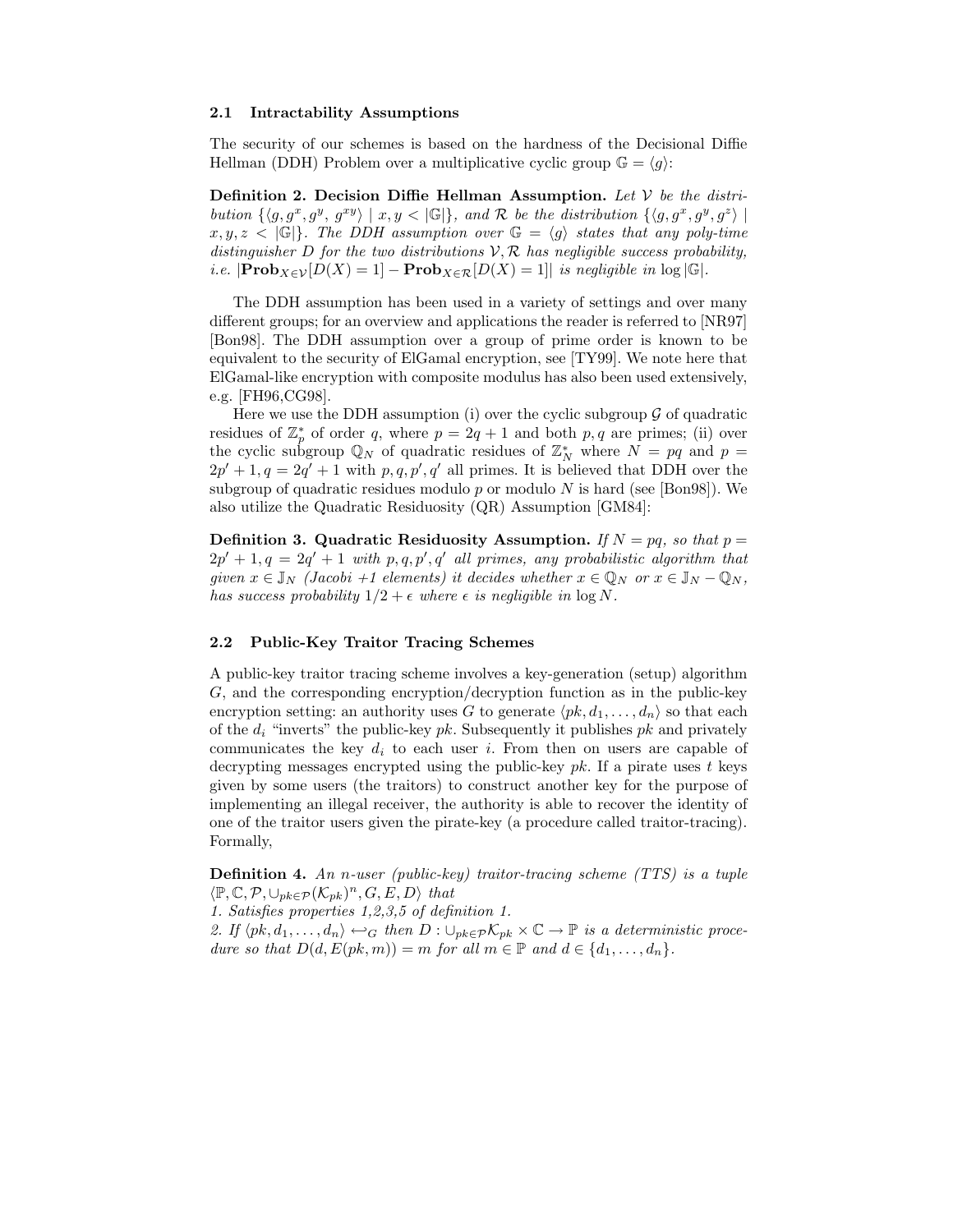3. Tracing. Let  $\langle pk, d_1, \ldots, d_n \rangle \leftarrow_G$ . There is a procedure T so that: for any adversary A that given pk and  $\{d_{i_1}, \ldots, d_{i_t}\}$  with  $t \leq c$ , A generates some  $d \in \mathcal{K}_{pk}$ so that  $D(d, E(pk, m)) = m$  for most  $m \in \mathbb{P}$ , T given d is capable of recovering at least one of the indices  $i_{\ell}$ .

The parameter c is maximum collusion size allowed by the traitor tracing scheme. We will call such a scheme: an n-user, c-TTS.

Of course, the pirate may not use directly a certain decryption key  $d$ , but instead construct a simulator for the decryption operation that is hard to reverseengineer and extract its contents. Therefore, it is important for a TTS to allow black-box traitor tracing:

 $\mathcal{J}$ . Black-Box Tracing. Let  $\langle pk, d_1, \ldots, d_n \rangle \hookrightarrow_G$ . There is a procedure T so that for any adversary that given  $pk$  and  $\{d_{i_1},...,d_{i_t}\}\$  with  $t \leq c$  it generates a decryption simulator S so that  $S(E(pk, m)) = m$  for almost all  $m \in \mathbb{P}$ , then T given oracle access to S is capable of recovering at least one of the indices  $i_{\ell}$ .

Definition 5. A n-user,c-TTS with black-box traceability is defined as in definition  $4$ , with item  $3'$  substituting item 3.

Definition 6. Efficiency Parameters. The three basic efficiency parameters of traitor tracing schemes are (i) the ciphertext rate  $\frac{\text{len}[c \in \mathbb{C}]}{\text{len}[m \in \mathbb{P}]}$ , (ii) the user-key rate  $\frac{\text{len}[d \in \mathcal{K}_{pk}]}{\text{len}[m \in \mathbb{P}]}$ , and (iii) the encryption-key rate  $\frac{\text{len}[pk \in \mathcal{P}]}{\text{len}[m \in \mathbb{P}]}$ . The transmission rate of the scheme is defined as the sum of the three rates.

# 3 Copyrighting a Function

Nacacche, Shamir and Stern [NSS99] introduced a technique for personalizing a certain function  $f$  to a set of users. This fingerprinting technique generates a number of personalized copies of f, so that  $f_1(x) = \ldots = f_n(x) = f(x)$  for all x. The copies are drawn out of a keyed collection of different versions of  $f$ , denoted by  ${f_k}_{k \in \mathcal{K}}$ . It is assumed that there is a "generator" function  $F(x, k) = f_k(x)$ for all  $x, k \in \mathcal{K}$  that is publicly known and also that  $\mathcal{K}$  can be sampled efficiently by some (secret) procedure  $\mathcal{G}_{\mathcal{K}}$ . The following definition is from [NSS99], slightly amended:

**Definition 7.** A keyed collection  $\{f_k\}_{k\in\mathcal{K}}$  is called

(i) c-copyrighted against passive adversaries in the strong-sense, if given c elements of K it is computationally impossible to find another element of K.

(ii) c-copyrighted against passive adversaries, if there is an analyzer procedure T so that: an adversary given c elements of K constructs another element  $\kappa_0$ of K; then, T given  $\kappa_0$  is able to reconstruct at least one of the c elements that were given to the adversary.

(iii) c-copyrighted against active adversaries, if there is an analyzer procedure  $\mathcal N$ so that: an adversary given c elements of  $\mathcal K$  produces a simulator S that agrees with  $f_k(x)$  for almost all inputs x, then N with oracle access to S is capable of recovering at least one of the c elements that were given to the adversary.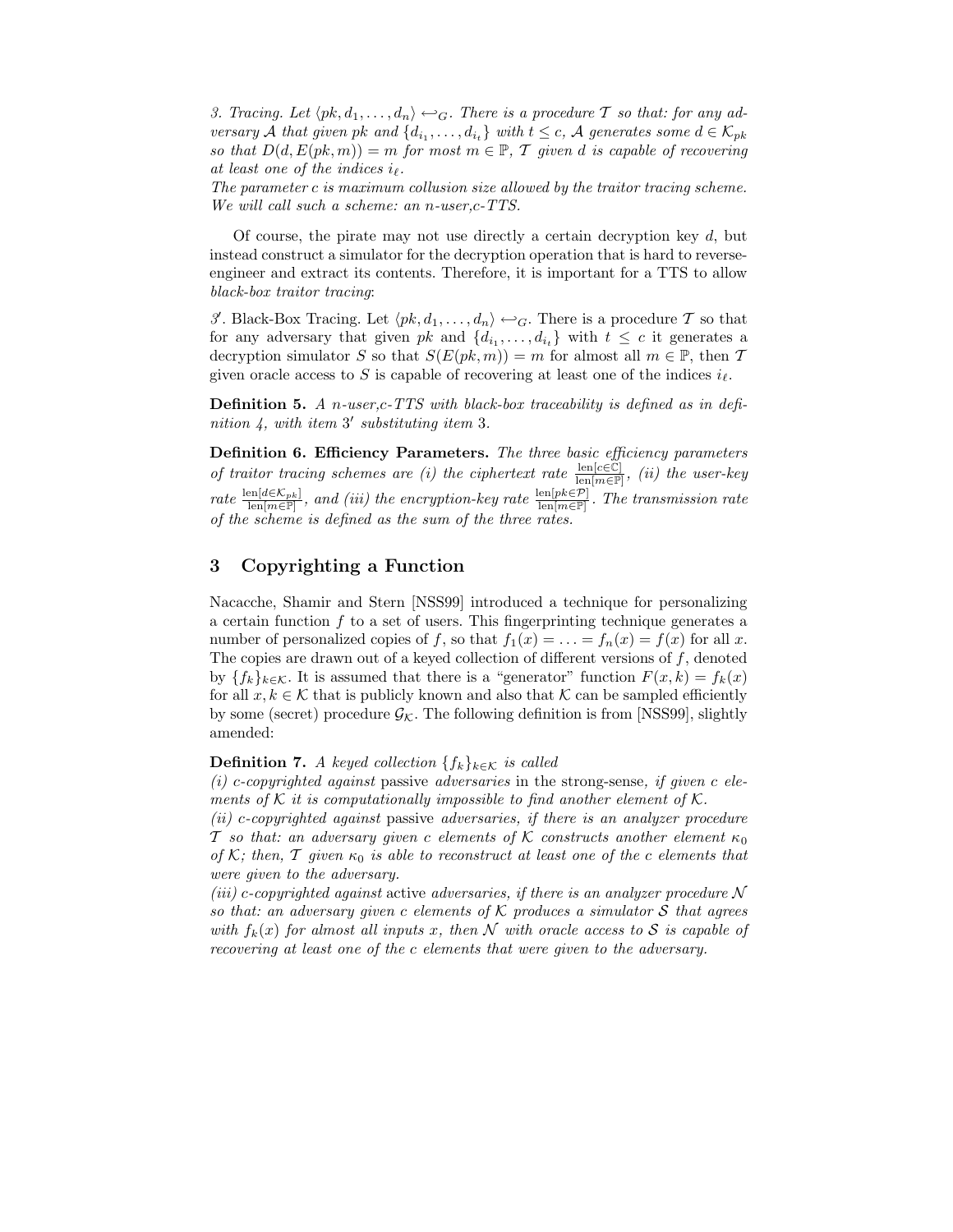In [NSS99] a method was presented that allowed copyrighting a hash function based on RSA-encryption. The basic design paradigm of [NSS99] solved the twouser case first and then the multi-user case was addressed by employing collusionsecure codes [BS95]. Although copyrighting a hash function allows a variety of applications, much greater flexibility is allowed by a method for copyrighting a public-key encryption function. (Note that in [NSS99] a method to copyright the RSA-encryption function was given, but only as a symmetric-encryption function, since no public-components were allowed). In [NSS99] it was left as an open question whether it is possible to achieve a copyright mechanism based on the Discrete-Logarithm Problem. Here we answer this question in the affirmative. Another important question that arises from the work of [NSS99] (who show how to copyright symmetric encryption) is whether it is possible to copyright a public-key encryption function. Next we formalize this notion.

### 3.1 Copyrighting a Public-Key Function

Definition 8. A n-key,c-copyrighted Public-Key Encryption Scheme against passive (resp. active) adversaries is a tuple  $\langle \mathbb{P}, \mathbb{C}, \mathcal{P}, \cup_{pk \in \mathcal{P}} \mathcal{K}_{pk}, G_n, E, D \rangle$  so that (i)  $\langle pk, d_1, \ldots, d_n \rangle \leftarrow_{G_n} \mathcal{P} \times \mathcal{K}_{pk}$  where  $d_1, \ldots, d_n \in \mathcal{K}_{pk}$ . (ii)  $\langle \mathbb{P}, \mathbb{C}, \mathcal{P}, \cup_{pk \in \mathcal{P}} \mathcal{K}_{pk}, G_1, E, D \rangle$  is a public-key encryption scheme. (iii) for any  $pk \in \mathcal{P}, \{D(\kappa,\cdot): \mathbb{C} \to \mathbb{P}\}_{\kappa \in \mathcal{K}_{pk}}$  is c-copyrighted against passive (resp. active) adversaries.

In the following simple but crucial Lemma we establish the relationship between the above generalization of the [NSS99]-setting and (public-key) traitor tracing:

Lemma 1. An n-key,c-copyrighted public-key encryption scheme against passive (resp. active) adversaries is equivalent to an n-user,c-TTS (resp. n-user,c-TTS with black-box traceability).

The Lemma provides a construction methodology for public-key traitor tracing schemes: given an n-key,c-copyrighted public-key encryption scheme the corresponding public-key traitor tracing scheme is the following: the authority uses G to generate a tuple  $\langle pk, d_1, \ldots, d_n \rangle$ . The key pk is published as the publickey and the decryption-key  $d_{\ell}$  is given to user  $\ell$ . Any third party can use the encryption algorithm  $E$  in combination to  $pk$  and send encrypted data to the users that possess the decryption-keys. Traitor tracing is taken care of by the copyright properties of the decryption function: if the security is against passive adversaries, the authority can perform non-black-box traitor tracing. If the copyright security of the decryption function is against active adversaries, the authority can use the analyzer to perform black-box traitor tracing.

# 4 The Basic Building Block: The Two-User Case

We will consider two alternative settings for copyrighting a public-key encryption function. Following the [NSS99] design paradigm we will consider the 2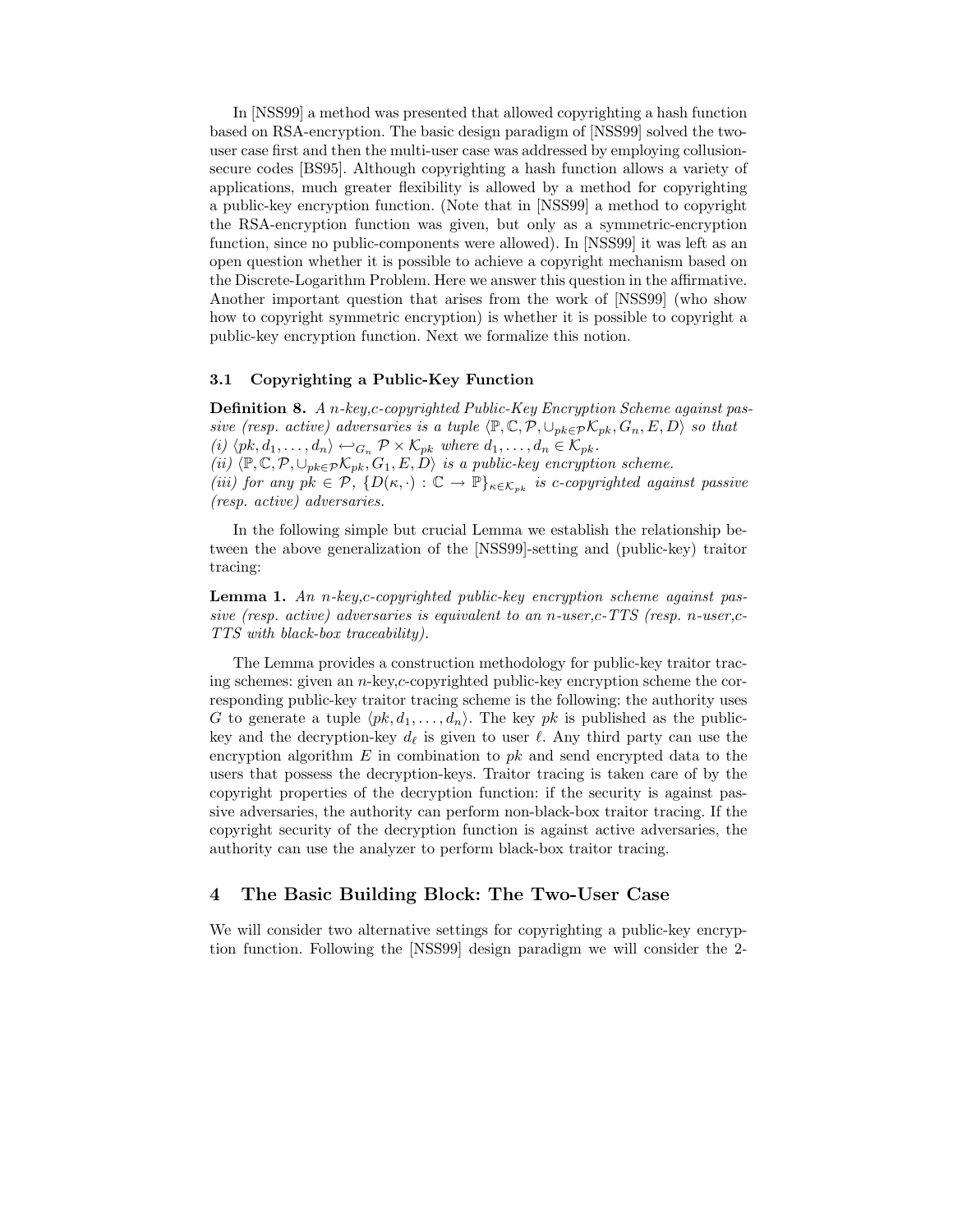key,1-copyrighted case first. In the following sections we present two 2-key,1 copyrighted public-key encryption schemes. Scheme 1 is more efficient, however scheme 2 allows security against active adversaries.

### 4.1 Scheme 1

Let  $N = pq$  where p, q are two primes so that  $p = 2p' + 1, q = 2q' + 1$  with  $p', q'$  also prime. The factorization of N is kept secret by the authority. Let  $h \in \mathbb{Z}_N^*$  with maximal order, i.e. ord $(h) = \lambda(N) = 2p'q'$  where  $\lambda(N)$  is the Carmichael function, so that  $\langle h \rangle = \mathbb{J}_N$  where  $\mathbb{J}_N$  is the subgroup of  $\mathbb{Z}_N^*$  that contains all elements with Jacobi Symbol  $+1$ . The element h can be computed easily given the factorization of N as follows: select  $h_1, h_2$  to be generators of the multiplicative groups  $\mathbb{Z}_p^*$  and  $\mathbb{Z}_q^*$  respectively and compute h by solving the system  $h = h_1 \text{ mod } p$  and  $h = h_2 \text{ mod } q$  (solvable by the Chinese Remainder Theorem). It follows easily that  $h_1, h_2$  are both quadratic non-residues modulo p, q respectively and as a result  $\langle h \rangle = \mathbb{J}_N$ . Now let  $g =_{df} h^2 \text{ mod } N$ . It is easy to verify that  $\langle g \rangle = \mathbb{Q}_N$  (the group of quadratic residues modulo N). Note that  $|\mathbb{Q}_n| = p'q'.$ 

The tuple  $\langle N, g, y \rangle =_{df} g^{\alpha} \mod N$  is the public-key of the system, where  $\alpha \in U$  [p'q'] with  $(\alpha, p'q') = 1$ . The set of possible decryption keys is  $\mathcal{K}_{pk} =_{df}$  ${x \in \mathbb{N} \mid x = \alpha(\text{mod}\phi(N))}$ . The two users are assigned the two (shorter) secret keys of  $\mathcal{K}_{pk}$ ,  $\alpha_0 =_{df} \alpha$  and  $\alpha_1 =_{df} \alpha + \phi(N)$  of  $\mathcal{K}_{pk}$ . It is immediate that:  $g^{\alpha_0} \bmod N = g^{\alpha_1} \bmod N = y.$ 

Encryption is performed following the ElGamal paradigm ([ElG84]): given a message  $M \in \mathbb{J}_N$ , the sender computes the tuple  $\langle g^k \bmod N, y^k \cdot M \bmod N \rangle$ where  $k \in U$  [N]. Note that  $\langle q \rangle = \mathbb{Q}_N$  is a group of unknown order for the sender. The decryption procedure is as follows: given  $\kappa \in \mathcal{K}_{pk}$ , and a ciphertext  $\langle A, B \rangle$ , the receiver computes the plaintext as follows:  $B \cdot (A^{-1})^{\kappa}$  mod N. It is easy to verify that the decryption operation inverts encryption. The following lemma shows that the choice of the encryption exponent  $k$  from  $[N]$  is appropriate:

**Lemma 2.** The uniform distribution over  $\langle g \rangle$  is statistically indistinguishable from the distribution D induced over  $\langle g \rangle$  by the mapping  $k \to g^k \mod N$  where  $k \in U$  [N].

## **Theorem 1.** The public-key encryption function described above is (i) Semantically Secure under the DDH Assumption over  $\mathbb{Q}_N$  and the QR Assumption in  $\mathbb{Q}_N$ .

(ii) 1-copyrighted against passive adversaries (in the strong sense): given the public-key pk and a key  $\alpha_x$  of  $\{\alpha_0, \alpha_1\}$  it is computationally infeasible to construct another key in  $\mathcal{K}_{pk}$  under the assumption that factoring N is hard.

Note that the scheme is strictly 1-copyrighted and not 2-copyrighted since if the two users collude it is immediate that they can construct keys in  $\mathcal{K}_{pk}$  as follows: given  $\alpha_0, \alpha_1 \in \mathcal{K}_{pk}$  it follows that  $\alpha_1 - \alpha_0$  equals  $\phi(N)$ . Subsequently any  $\alpha_0 + x(\alpha_1 - \alpha_0)$ , where  $x \in \mathbb{N}$ , is an element of  $\mathcal{K}_{pk}$ .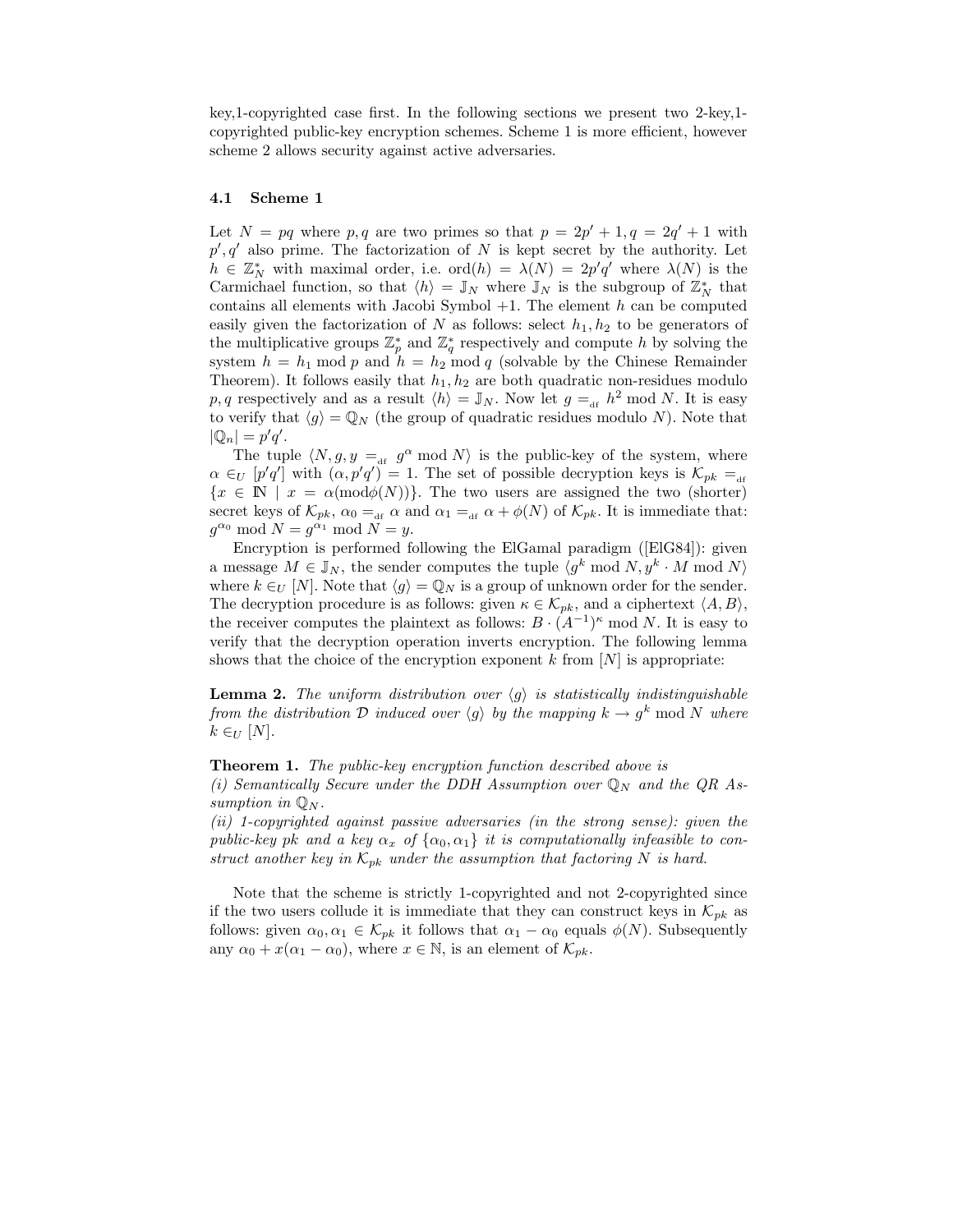Plaintext-Space and Efficiency Parameters. In order to measure efficiency, first we have to specify the plaintext-space: let the plaintext-space for the encryption operation be  $\{0,1\}^b$  with  $b = |N| - 3$ . We have to determine an encoding function  $enc: \{0,1\}^b \to \mathbb{J}_N$  that is easily invertible. Given a message  $M =_{\text{df}} m_1 m_2 \dots m_b \in \{0, 1\}^b$  let  $M' =_{\text{df}} m_1 + 2m_2 + \dots + 2^{b-1} m_b + \frac{N}{4} + 1$ . It is easy to see that  $\frac{N}{4} < M' < \frac{N}{2}$ . Suppose now that  $p' = 1 \pmod{4}$  and  $q' = 3 \pmod{4}$ . Then, it holds that  $\left(\frac{2}{N}\right) = -1$  (recall that  $N = (2p' + 1)(2q' + 1)$ ). Now if  $\left(\frac{M'}{N}\right) = 1$  the encoding of M is M', else if  $\left(\frac{M'}{N}\right) = -1$  then the encoding of M is defined as  $2 \cdot M'$ . This completes the description of enc.

The encoding function can be inverted as follows: given  $enc(M)$  we compute M' so that  $M' =_{\text{df}} enc(M)$  if  $enc(M) < N/2$ , or  $M' =_{\text{df}} enc(M)/2$  if  $enc(M) >$  $N/2$ . The decoding of enc(M) is the binary representation of  $M' - \frac{N}{4} - 1$ . The rates of the parameters of the system are illustrated in the figure 2 (recall that  $|N| = b + 3$ .

|             |          |                                                        |      | Plaintext Ciphertext User-Key Public-Key Max Traceable |
|-------------|----------|--------------------------------------------------------|------|--------------------------------------------------------|
| Space       | Rate     | Rate                                                   | Rate | Collusion                                              |
| $\{0,1\}^b$ | $2(b+3)$ | $\sim$ 2 $\frac{(b+4)}{2}$ $\sim$ 1 $\frac{3(b+3)}{2}$ |      |                                                        |

Fig. 2. Efficiency Parameters of Scheme 1 (Two-User Setting)

#### 4.2 Scheme 2

Let G be the group of quadratic residues modulo  $p = 2q + 1$  where both p, q, are large primes. It follows that the order of  $\mathcal G$  is  $q$ . Let g be a generator of  $\mathcal G$ . The public-key of the scheme is set to  $pk =$ <sub>df</sub>  $\langle p, f, g, h \rangle$  where  $f =$ <sub>df</sub>  $g^{\alpha}, h =$ <sub>df</sub>  $g^{\beta}$ and  $\alpha, \beta \in_R [q]$ . The two users are given two "representations" of  $\alpha$  with respect to the "base"  $g, h$ , i.e. the authority selects two vectors  $\langle d_0, d'_0 \rangle, \langle d_1, d'_1 \rangle$  over  $\mathbb{Z}_q$ so that  $d_i + \beta d'_i = \alpha$  for both  $i \in \{0,1\}$ . The two vectors are chosen so that they are linearly independent over  $\mathbb{Z}_q$ . Note that the set of all possible keys is  $\mathcal{K}_{pk} =_{\text{df}} \{ \langle d, d' \rangle \mid d + d' \beta = \alpha \text{(mod } q) \}.$ 

Encryption is performed as follows: given the public-key  $\langle f, g, h \rangle$  and a message  $M \in \mathcal{G}$ , the encryption of M is  $\langle M \cdot f^r \bmod p, g^r \bmod p, h^r \bmod p \rangle$ . Decryption works as follows: given one of the two keys  $\langle d_i, d'_i \rangle$  and a ciphertext  $\langle A, B, C \rangle$  the receiver computes  $A(B^{-1})^{d_i} (C^{-1})^{d'_i} \text{ mod } p$ . It is easy to verify that the decryption operation inverts encryption.

Theorem 2. The public-key encryption function described above is

(i) Semantically Secure under the DDH Assumption over G.

(ii) 1-copyrighted against passive adversaries (in the strong sense): given the public-key information pk and a key  $\langle d, d' \rangle \in \mathcal{K}_{pk}$  it is computationally infeasible to construct another key in  $\mathcal{K}_{pk}$  under the Discrete-Log assumption over  $\mathcal{G}$ .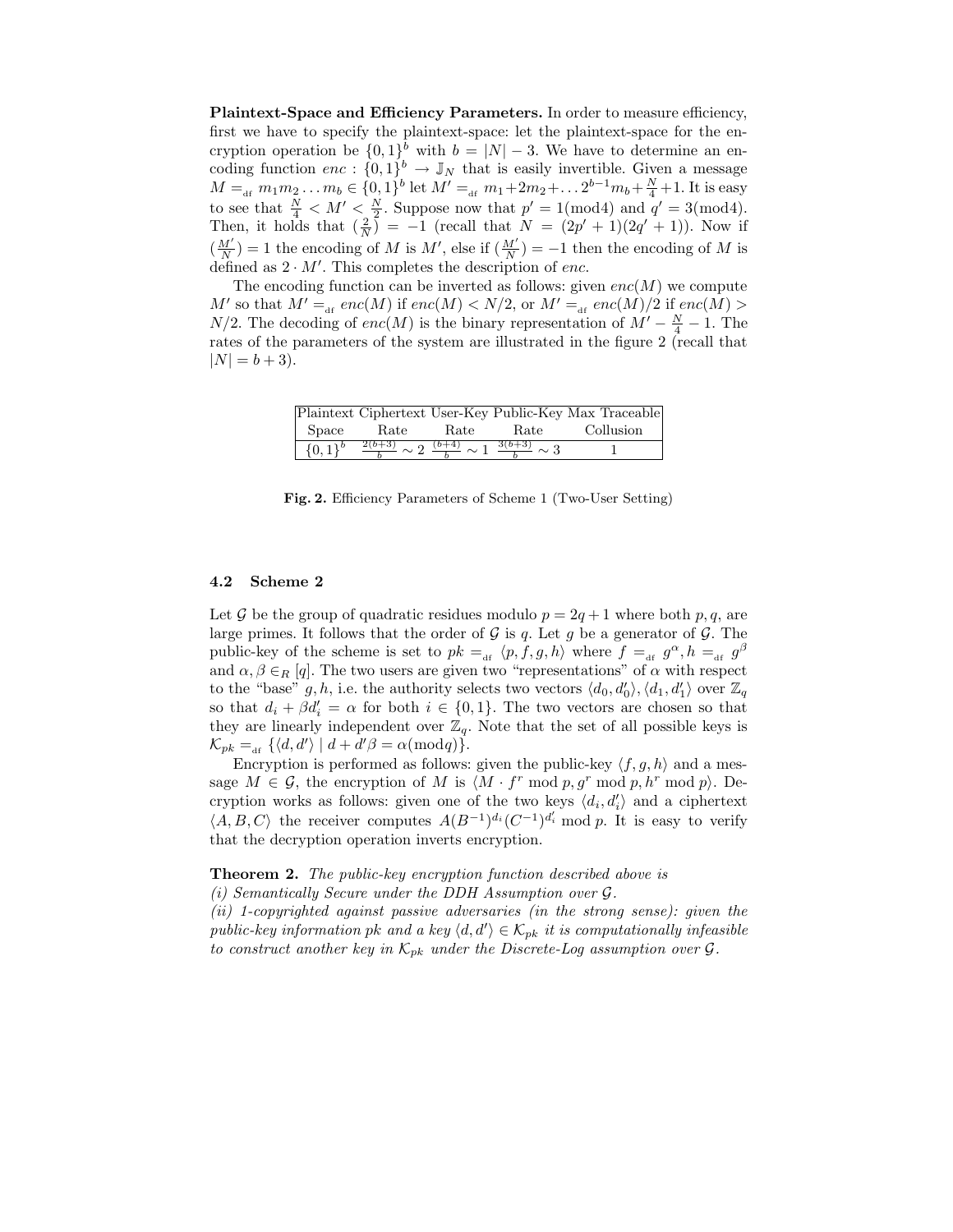Note that the scheme is strictly 1-copyrighted and not 2-copyrighted since if the two users collude, they can construct keys in  $\mathcal{K}_{pk}$  as follows: given  $\langle d_0, d'_0 \rangle$ and  $\langle d_1, d'_1 \rangle$  it holds that  $\langle rd_0 + (1 - r)d_1, rd'_0 + (1 - r)d'_1 \rangle \in \mathcal{K}_{pk}$  for any  $r \in \mathbb{Z}_q$ . Plaintext-Space and Efficiency Parameters. First we specify the plaintextspace: let the plaintext-space for the encryption-operation be  $\{0,1\}^b$  with  $b=$  $|p| - 2$ . We have to determine an easily invertible encoding function *enc* :  $\{0,1\}^b \rightarrow \mathcal{G}$ . Given  $M = m_1 \dots m_b \in \{0,1\}^b$  let  $M' = m_1 + 2m_2 + \dots + 2^{b-1}m_b + 1$ . It is easy to verify that  $M' \in \{1, ..., q\}$ . Then,  $enc(M) =_{\text{df}} (M')^2 \text{ mod } p$ . It is easy to see that  $enc(M) \in \mathcal{G}$  for any  $M \in \{0,1\}^b$ : this is because  $\mathcal{G} = \langle g \rangle$  is the subgroup of quadratic residues modulo  $p$ . The encoding function enc can be inverted as follows: given  $enc(M)$  we compute its two square roots modulo p and let M' be the one that belongs in  $\{1, \ldots, q\}$ . The decoding of  $enc(M)$  is the binary representation of  $M' - 1$ . The rates of the parameters of the system are illustrated in the figure 3 (recall that  $|p| = b + 2$ ).

|             |      |      |                                                                           | Plaintext Ciphertext User-Key Public-Key Max Traceable |
|-------------|------|------|---------------------------------------------------------------------------|--------------------------------------------------------|
| Space       | Rate | Rate | Rate                                                                      | Collusion                                              |
| $\{0,1\}^b$ |      |      | $\frac{3(b+2)}{2} \sim 3 \frac{2(b+1)}{2} \sim 2 \frac{4(b+2)}{2} \sim 4$ |                                                        |

Fig. 3. Efficiency Parameters of Scheme 2 (Two-User Setting)

#### 4.3 Scheme 2: Security Against Active Adversaries

In this section we establish that scheme 2 is secure against active adversaries.

#### **Theorem 3.** Suppose that there is an adversary A that:

(i) Given the public-key information, A produces a decryption simulator  $S$  that decrypts valid ciphertexts with probability  $\epsilon$ . Then the Diffie-Hellman Problem is solvable with probability  $\epsilon$ .

(ii) Given the public-key information pk and a key  $\langle d, d' \rangle \in \mathcal{K}_{pk}$ , A produces a simulator S that decrypts all valid ciphertexts but when given a "randomized" ciphertext of the form  $\langle A, g^{r_0}, g^{\alpha r_1} \rangle$  with  $r_0, r_1 \in_U [q]$ , it outputs a value different than  $A/g^{r_0d + \alpha r_1d'}$  with probability  $\epsilon$ . Then the Decision-Diffie-Hellman Problem is decidable with probability  $\epsilon$ .

Let us now present an analyzer  $N$  that given black-box access to a decryption simulator  $S$  constructed by one of the two users it decides which of the two constructed it:

Description of the Analyzer  $\mathcal N$ : given black-box access to a decryption simulator S, N selects  $a_0, a_1 \in U \mathbb{Z}_q$  and solves the system  $d_0x + \alpha d'_0y = a_0$  and  $d_0x + \alpha d_1' y = a_1$  (note that the system is solvable because of the choice of  $\langle d_0, d'_0 \rangle, \langle d_1, d'_1 \rangle$ . Then, N submits to S the "randomized" ciphertext  $\langle A, g^x,$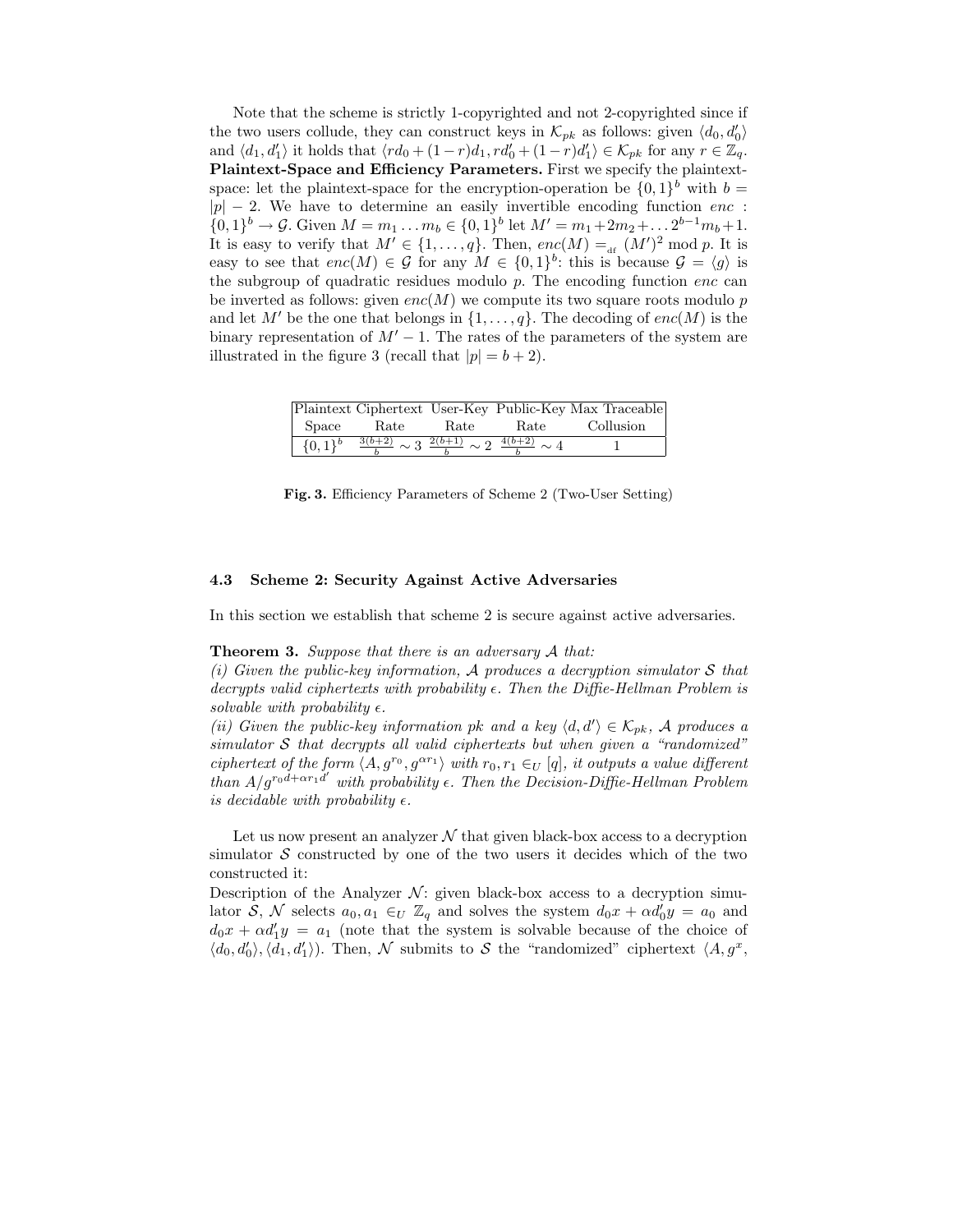$(g^{\alpha})^y$ ). If the output of S is  $A/g^{a_0}$  then N outputs 0, otherwise, if the simulator's output is  $A/g^{a_1}$ , N outputs 1; finally N outputs ? if the output of the simulator is not contained in  $\{A/g^{a_0}, A/g^{a_1}\}.$ 

The correctness of  $\mathcal N$  is guaranteed by theorems 2 and 3. In particular theorem 2(ii) suggests that user 1 cannot incriminate user 2 or use some other key in  $\mathcal{K}_{pk}$ ; additionally theorem 3(i) suggests that at least one representation should be used by the simulator  $S$ ; finally theorem  $3(i)$  suggests that the "randomized" ciphertext used by the analyzer  $N$  cannot be distinguished from regular ciphertexts. Due to theorem 3(ii) the simulator  $\mathcal N$  will output ? only in the case that both users colluded in the construction of  $S$ . This leads to the corollary:

Corollary 1. Scheme 2 is 1-copyrighted against active adversaries.

Remark. Scheme 2 can be viewed as a special case of the public-key traitor tracing scheme of [BF99] (for two users). However, the approach we take in extending scheme 2 to capture the multi-user case is different from [BF99].

# 5 The Multi-User Case

Let  $\langle P, \mathbb{C}, \mathcal{P}, \cup_{nk \in \mathcal{P}} \mathcal{K}_{nk}, G_2, E, D \rangle$  be a 2-key,1-copyrighted (in the strong sense) public-key encryption scheme. In this section, following the [NSS99] design paradigm we compose the two-user case with collusion secure codes. Specifically, we show how to obtain an  $n$ -key,c-copyrighted public-key encryption scheme (and thus, by Lemma 1, a public-key traitor tracing scheme) by a parallel combination of independent instantiations of a 2-key,1-copyrighted public-key encryption scheme based on collusion-secure codes. Note that for designing one-way (hash) functions, [NSS99] used nested composition rather than parallel. The parallel approach we choose is crucial for maintaining constant transmission rate.

**Key-Generation.** Let  $\mathcal{C} =_{\mathcal{A} \{ \omega_1, \ldots, \omega_n \}}$  be a  $\langle n, v \rangle_2$ -collusion-secure code over the alphabet  $\{0,1\}$  with v-long codewords, that allows collusions of up to c and has a tracing algorithm that succeeds with probability  $1-\epsilon$ ; collusion secure codes were introduced in [BS95], and further investigated in [SSW00,SW01a,SW01b]. The key-generation procedure, first generates  $v$  independent key-instantiations of a 2-user,1-copyrighted scheme:

$$
\{\langle pk_i, \kappa_{0,i}, \kappa_{1,i}, E_i, D_i \rangle\}_{i=1}^v
$$

Without loss of generality we assume that the plaintext-space  $\mathbb P$  over all instantiations is the same  $( = \{0,1\}^b)$  and that  $len[c \in \mathbb{C}_1] = ... = len[c \in \mathbb{C}_1]$ . The  $i$ -th decryption key of the *n*-key system is defined as the following sequence  $\kappa_i =_{\text{df}} \langle \kappa_{i,\omega_{i,1}}, \ldots, \kappa_{i,\omega_{i,v}} \rangle$  where  $\omega_{i,\ell}$  is the  $\ell$ -th bit of the *i*-th codeword of  $\mathcal{C}$ . The tuple  $\langle pk_1, \ldots, pk_v \rangle$  constitutes the public-key.

**Encryption and Decryption.** The plaintext space of the *n*-key system is  $\mathbb{P}^v$ . A message  $\langle M_1, \ldots, M_v \rangle$  is encrypted by the tuple  $\langle E_1(pk_1, M_1), \ldots, E_v(pk_v, M_v) \rangle$ . Because each user has one key that inverts  $E_i(pk_i, \cdot)$  (either  $\kappa_{0,i}$  or  $\kappa_{1,i}$ ) for all  $i = 1, \ldots, v$  it is possible for any user to invert a ciphertext and compute  $\langle M_1, \ldots, M_v \rangle$ .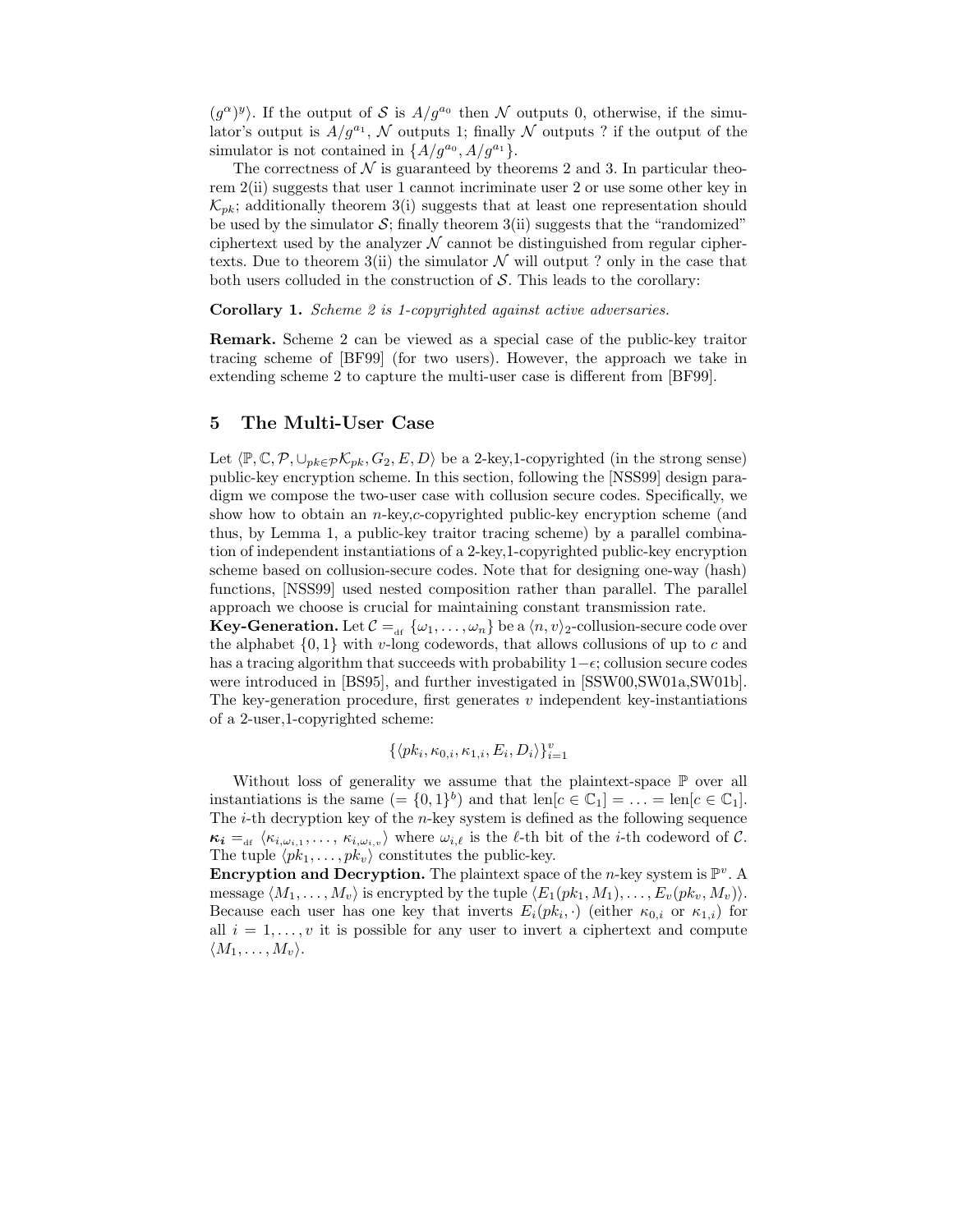Security Against Passive Adversaries. Suppose  $\langle \kappa_1^*, \ldots, \kappa_v^* \rangle$  is a key that was constructed by a coalition of t users s.t.  $t \leq c$ . Subsequently the tracer constructs a codeword  $\omega^* =_{\text{df}} \omega_1^* || \dots || \omega_v^*$  as follows

 $\omega_i^* =_{\text{df}} 0$  (if  $\kappa_i^* = \kappa_{0,i}$ ) OR  $\omega_i^* =_{\text{df}} 1$  (if  $\kappa_i^* = \kappa_{1,i}$ ) OR  $\omega_i^* =_{\text{df}}$ ? (otherwise)

Because of the fact that each key-instantiation is 1-copyrighted against passive adversaries in the strong sense, if  $C =$ <sub>df</sub>  $\{\omega_{i_1}, \dots, \omega_{i_t}\}$  is the set of codewords that corresponds to the keys of the coalition of traitor users that constructed  $\langle \kappa_1^*, \ldots, \kappa_v^* \rangle$ , it holds that  $\omega^* \in F(C)$ , where  $F(C)$  is the *feasible* set of the codewords C (see [BS95]); it follows that if  $\omega^*$  is given as input to the tracing algorithm of the collusion-secure-code C, and because  $|C| \leq c$ , we are guaranteed to obtain the identity of one of the traitors with probability  $1 - \epsilon$ . Note that we assume that a key for all  $v$  instantiations is necessary, i.e. partial decryptions of a ciphertext are not useful. We deal with how this can be enforced in more details in section 6 where we describe the two public-key traitor tracing schemes based on this construction.

Security against Active Adversaries. If the underlying 2-key,1-copyrighted public-key encryption scheme is secure against active adversaries then the tracer can construct the codeword  $\omega^*$  using merely black-box access to the pirate decoder: the tracer constructs a "randomized" ciphertext  $\langle C_1, \ldots, C_v \rangle$  where  $C_i$  is constructed as dictated by the analyzer procedure  $\mathcal N$  in the *i*-th instantiation of the 1-copyrighted public-key scheme. The value  $\omega_i^*$  is set to be the output of the analyzer for the *i*-th coordinate (recall that the output of  $N$  is in  $\{0, 1, ?\}$ ). Note that black-box traitor tracing is achieved with merely a single query to the pirate-decoder (plus the time needed for the collusion-secure code's tracer algorithm).

**Theorem 4.** Given v-instantiations of a 2-key, 1-copyrighted public-key encryption scheme secure against passive (resp. active) adversaries and a  $\langle n, v \rangle$ <sub>2</sub>-collusion secure code secure that allows collusions of up to c, the scheme described above is a n-key,c-copyrighted public-key encryption scheme, and as a result due to Lemma 1 an n-user,c-TTS (resp. n-user,c-TTS of black-box traceability), can be directly obtained.

Efficiency Parameters. It is easy to see that the derived scheme has the same ciphertext rate, user-key rate and public-key rate as the underlying 2-key,1 copyrighted public-key encryption scheme. This is because the  $v$ -fold expansion of these parameters is "cancelled" by the simultaneous  $v$ -fold expansion of the plaintext-space.

We remark that the methodology we describe in this section can be used to yield traitor tracing schemes over any type of 2-user 1-copyrighted encryption function (not necessarily public-key).

# 6 The New Public-Key Traitor Tracing Schemes

The application of the construction of the previous section to the 2-key,1-copyrighted schemes of sections 4.1 and 4.2 together with Lemma 1 yields two public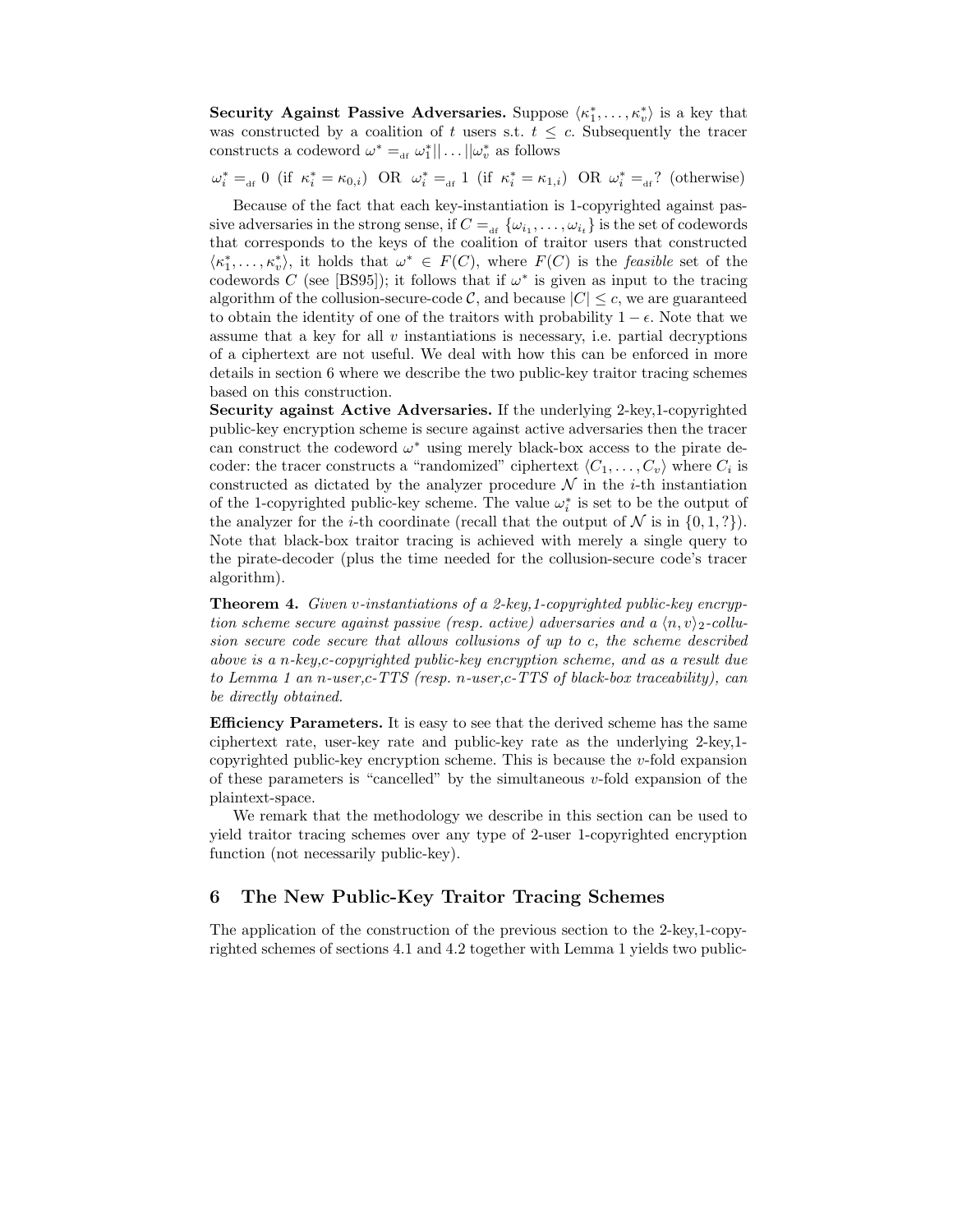key traitor tracing schemes. We summarize these results in this self-contained section in the context of traitor tracing. In the following let  $\mathcal{C} = {\omega_1, \ldots, \omega_n}$  be a collusion secure  $\langle n, v \rangle$ <sub>2</sub>-code over  $\{0, 1\}$  with tracing success probability 1 −  $\epsilon$ against collusions of up to c users.

For convenience we will describe our schemes under the following plausible "threshold" assumption (introduced in [NP98]). The assumption is applicable to many plaintext-space settings. However, by employing All-or-Nothing Transform this assumption is not necessary as illustrated in section 6.3.

Definition 9. Threshold Assumption. A pirate-decoder that always returns correctly a percentage C of a plaintext of length b where  $1-C$  is a non-negligible function in b, is useless.

#### 6.1 Traitor Tracing Scheme 1

In the following  $\ell$  is interpreted as a value in  $\{1, \ldots, v\}$ .

**Key Generation.** The authority selects  $N_1, \ldots, N_v$  composites so that  $N_\ell =$  $p_{\ell}q_{\ell}$  and  $p_{\ell} = 2p'_{\ell} + 1$ ,  $q_{\ell} = 2q'_{\ell} + 1$  with  $p_{\ell}, p'_{\ell}, q_{\ell}, q'_{\ell}$  all prime. Without loss of generality we assume that  $\nu =_{df} |N_1| = \ldots = |N_v|$ . The public-key of the system is the set to

$$
\langle N_1, g_1, y_1 =_{df} g_1^{\alpha_1} \bmod N_1 \rangle, \ldots, \langle N_v, g_v, y_v =_{df} g_v^{\alpha_v} \bmod N_v \rangle
$$

where each  $\langle g_\ell \rangle = \mathbb{Q}_{N_\ell}$  and  $\alpha_\ell \in_U [p'_\ell q'_\ell]$ . User *i* is given as its personal decryption key the tuple  $\langle \kappa_{1,\omega_{i,1}}, \ldots, \kappa_{v,\omega_{i,v}} \rangle$ , where  $\kappa_{\ell,x} = \alpha_{\ell} + x\phi(N_{\ell})$  for  $x \in \{0,1\}.$ **Encryption.** Any third party can encrypt a message  $\langle M_1, \ldots, M_v \rangle \in \mathbb{Q}_{N_1} \times \ldots \times$  $\mathbb{Q}_{N_v}$  in the following way:  $\langle g_1^{r_1} \bmod N_1, y_1^{r_1} \cdot M_1 \bmod N_1, \ldots, g_v^{r_v} \bmod N_v, y_v^{r_v} \cdot$  $M_v \text{ mod } N_v$  where  $r_\ell \in U$  [N<sub>e</sub>].

**Decryption.** Given a ciphertext  $\langle A_1, B_1, \ldots, A_v, B_v \rangle$  and a user-key  $\langle \kappa_1, \ldots, \kappa_v \rangle$ the decryption is  $\langle B_1(A_1^{-1})^{\kappa_1} \bmod N_1, \ldots, B_v(A_v^{-1})^{\kappa_v} \bmod N_v \rangle$ .

**Traitor Tracing.** Suppose that a key  $\langle \kappa_1^*, \ldots, \kappa_v^* \rangle$  is constructed by a coalition of  $t \leq c$  traitors. If all t traitors have a the same key  $\kappa_{\ell,x}$  for some  $\ell \in \{1, \ldots, v\}$ then because of the fact that the underlying scheme is 1-copyrighted (theorem 1) it is infeasible for them to construct another key to be used for decryption in the  $\ell$ -th coordinate. As a result they have to set  $\kappa_{\ell}^* =_{\text{df}} \kappa_{\ell,x}$  (because of the Threshold Assumption: if  $\kappa_{\ell,b}$  is missing from the set of keys available to the pirate decoder then it will fail to decrypt a substantial portion of the plaintext). On the other hand if the t traitors have both keys of the  $\ell$ -th coordinate then they may set  $\kappa_{\ell}^*$  to either one, or as described in section 4.1 set  $\kappa_{\ell}^*$  to some randomized combination of their keys. Now the tracer computes the string  $\omega^* =_{df} \omega_1^* \dots \omega_v^*$ , in the following way:  $\omega_{\ell}^* =_{df} x$  if  $\kappa_{\ell}^* = \kappa_{\ell,x}$  where  $x \in \{0,1\}$ , or  $\omega_{\ell}^* =_{df} ?$  if  $\kappa_{\ell}^* \notin {\kappa_{\ell,0}, \kappa_{\ell,1}}$ . If  $C =_{\text{df}} {\{\omega_{i_1}, \ldots, \omega_{i_t}\}}$  is the set of codewords that correspond to the traitor keys it is easy to verify that  $\omega^* \in F(C)$  (where  $F(C)$  is the feasible set of the set of codewords C). The tracer runs the tracing procedure of  $\mathcal C$  on input  $\omega^*$ . This will yield with probability  $1 - \epsilon$  one of the traitors.

The efficiency parameters of the scheme are presented in figure 4.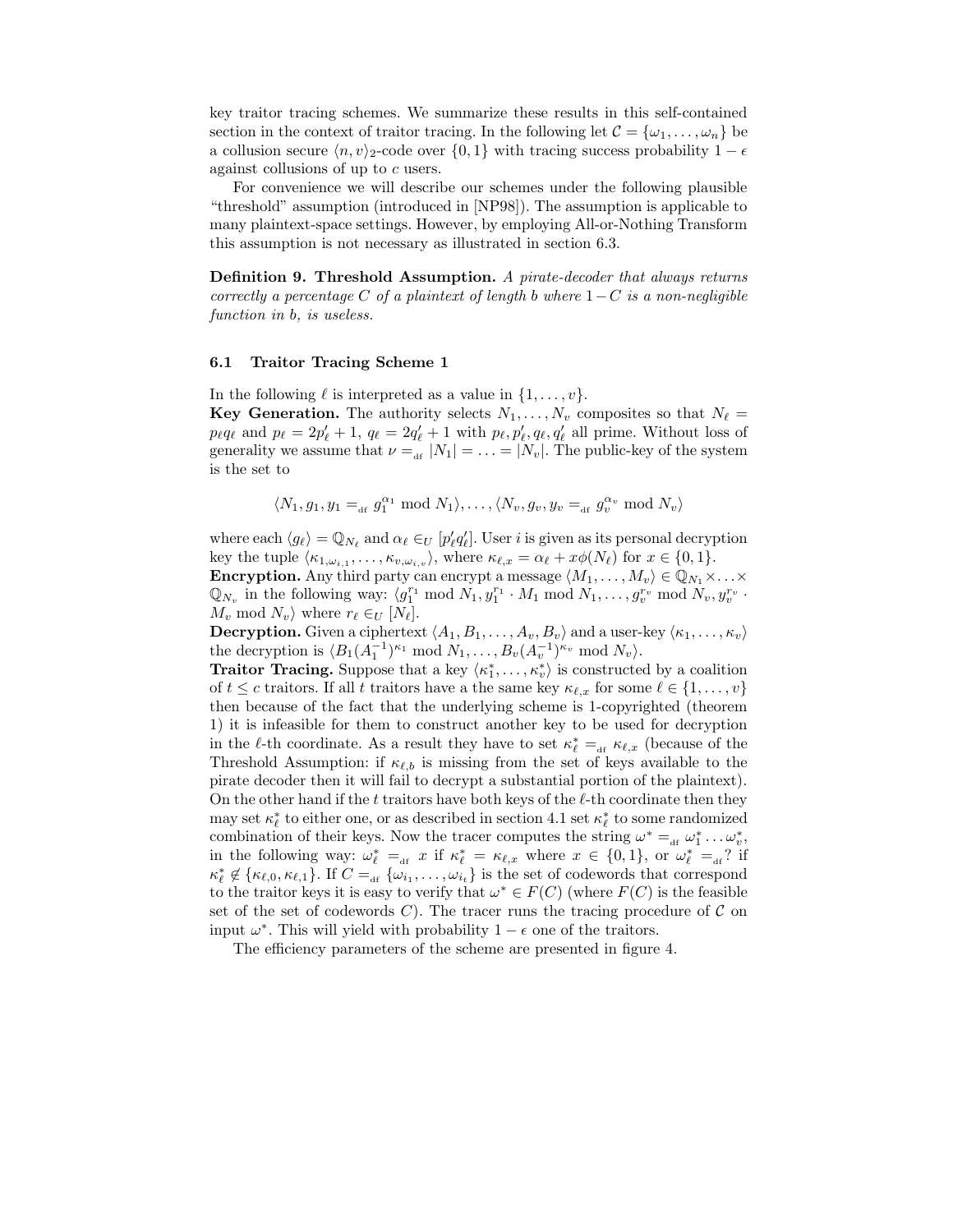|              |                                                                            |        | Ciphertext User-Key Public-Key                 | Max Traceable                                                                  |
|--------------|----------------------------------------------------------------------------|--------|------------------------------------------------|--------------------------------------------------------------------------------|
|              |                                                                            |        | Plaintext Expansion Expansion Expansion Factor | Collusion with                                                                 |
| <b>Space</b> | Factor                                                                     | Factor | Factor                                         | $(1 - \epsilon)$ -success                                                      |
|              | TTS 1 $\{0,1\}^{bv}$ $\frac{2v(b+3)}{bv} \sim 2 \frac{v(b+4)}{bv} \sim 1$  |        | $\frac{3v(b+3)}{1} \sim 3$                     | $\left(\sqrt[4]{\frac{v}{\log(n/\epsilon)\log(1/\epsilon)}}\right)$            |
|              | TTS 2 $\{0,1\}^{bv}$ $\frac{3v(b+2)}{bv} \sim 3 \frac{2v(b+1)}{bv} \sim 2$ |        | $\frac{4v(b+2)}{b} \sim 4$                     | $\Omega\left(\sqrt[4]{\frac{\omega}{\log(n/\epsilon)\log(1/\epsilon)}}\right)$ |

Fig. 4. Efficiency Parameters of the two Traitor Tracing Schemes, over a  $\langle n, v \rangle$ <sub>2</sub>collusion secure code of codeword length  $v = \mathcal{O}(t^4 \log(n/\epsilon) \log(1/\epsilon))$ , where  $\epsilon$  denotes the error probability of the tracer and  $t$  the maximum traitor collusion size ([BS95]). In order to simplify the table we can select  $b = v = l^{1/2}$ , where l is a security parameter. Note that in order to allow tracing with negligible in  $n$  probability of failure the security parameter  $l$  (size of plaintexts) should be polylogarithmic in the number of users. This is a plausible condition, satisfied in many settings.

### 6.2 Traitor Tracing Scheme 2

**Key Generation.** The authority selects  $p_1, \ldots, p_v$  primes so that  $p_\ell = 2q_\ell + 1$ with  $q_\ell$  also prime. Without loss of generality we assume that  $\nu =\frac{d}{dt} |p_1| = \ldots =$ | $p_v$ |. The public-key of the system is the set to  $\langle p_1, f_1, g_1, h_1 \rangle, \ldots, \langle p_v, f_v, g_v, h_v \rangle$ where  $f_{\ell}, g_{\ell}, h_{\ell}$  are generators of the  $q_{\ell}$ -order subgroup  $\mathcal{G}_{\ell}$  of  $\mathbb{Z}_{p_{\ell}}^{*}$ , with known relative discrete-logs for the authority.

Let  $d_{\ell,0}$  and  $d_{\ell,1}$  be two random, linearly independent representations of  $f_{\ell}$ w.r.t.  $g_\ell, \dot{h}_\ell$ . User i is given as the decryption key the tuple  $\langle d_{1,\omega_{i,1}}, \ldots, d_{v,\omega_{i,v}} \rangle$ , **Encryption.** Any third party can encrypt a message  $\langle M_1, \ldots, M_v \rangle \in \mathcal{G}_1 \times$  $\ldots \times \mathcal{G}_v$  in the following way:  $\langle M_1 \cdot f_1^{r_1} \bmod p_1, g_1^{r_1} \bmod p_1, h_1^{r_1} \bmod p_1, \ldots, M_v$ .  $f_v^{r_v} \mod p_v, g_v^{r_v} \mod p_v, h_v^{r_v} \mod p_v$  where  $r_\ell \in_U [q_\ell]$ .

**Decryption.** Given a ciphertext  $\langle A_1, B_1, C_1, \ldots, A_v, B_v, C_v \rangle$  and a user-key  $\langle d_1,\ldots,d_v\rangle$  the decryption is computed as follows  $\langle A_1\langle B_1^{-1},C_1^{-1}\rangle^{d_1} \bmod p_1,\ldots,$  $A_v \langle B_v^{-1}, C_v^{-1} \rangle^{d_v} \text{ mod } p_v \rangle$ , where  $\langle a, b \rangle^{\langle c,d \rangle} =_{\text{df}} a^c b^d$ .

Black-Box Traitor Tracing. Let  $S$  be a pirate-decoder. The tracer prepares the vectors  $\langle x_\ell, y_\ell \rangle$  so that they satisfy the system of equations  $\langle x, y \log_{g_\ell} h_\ell \rangle \cdot$  $d_{\ell,0} = a_{\ell}$  and  $\langle x, y \log_{g_{\ell}} h_{\ell} \rangle \cdot d_{\ell,1} = b_{\ell}$  where  $a_{\ell}, b_{\ell}$  are random values of  $[q_{\ell}]$ . Subsequently it forms the ciphertext  $\langle A_1, B_1, C_1, \ldots, A_v, B_v, C_v \rangle$  with  $A_\ell$  chosen randomly over  $\mathbb{Z}_p^*$  and  $B_\ell =_{df} g_\ell^{x_\ell} \mod p_\ell, C_\ell =_{df} h_\ell^{y_\ell} \mod p_\ell$ . The tracer submits this ciphertext to the tracer and observes the decoder's reply  $\langle r_1, \ldots, r_v \rangle$ . Then it constructs a codeword  $\omega^* = \omega_1^* \dots \omega_v^*$  : as follows: If  $r_\ell = A_\ell / g_\ell^{a_\ell}(\text{mod}p_\ell)$ then  $\omega_{\ell}^*$  is set to 0; else if  $r_{\ell} = A_{\ell}/g_{\ell}^{b_{\ell}}(\bmod p_{\ell})$  then  $\omega_{\ell}^*$  is set to 1. Finally if  $r_{\ell} \notin$  ${A_{\ell}}/g_i^{a_{\ell}} \mod p_{\ell}, A_{\ell}/g_{\ell}^{b_{\ell}} \mod p_{\ell}, \omega_{\ell}^{*} \text{ is set to } ?$ . It follows from theorem 3 and the threshold assumption that  $\omega^*$  belongs to the  $F(C)$  where  $C = {\omega_{i_1}, \dots, \omega_{i_t}}$  is the set of codewords that correspond to the secret-keys assigned to the traitors. Now provided that  $t \leq c$  the tracer can recover the identity of one of the traitors by using the tracing algorithm of the code  $\mathcal C$  with probability  $1-\epsilon$ . We note here that a single query to the pirate decoder is sufficient for our black-box traitor tracing method.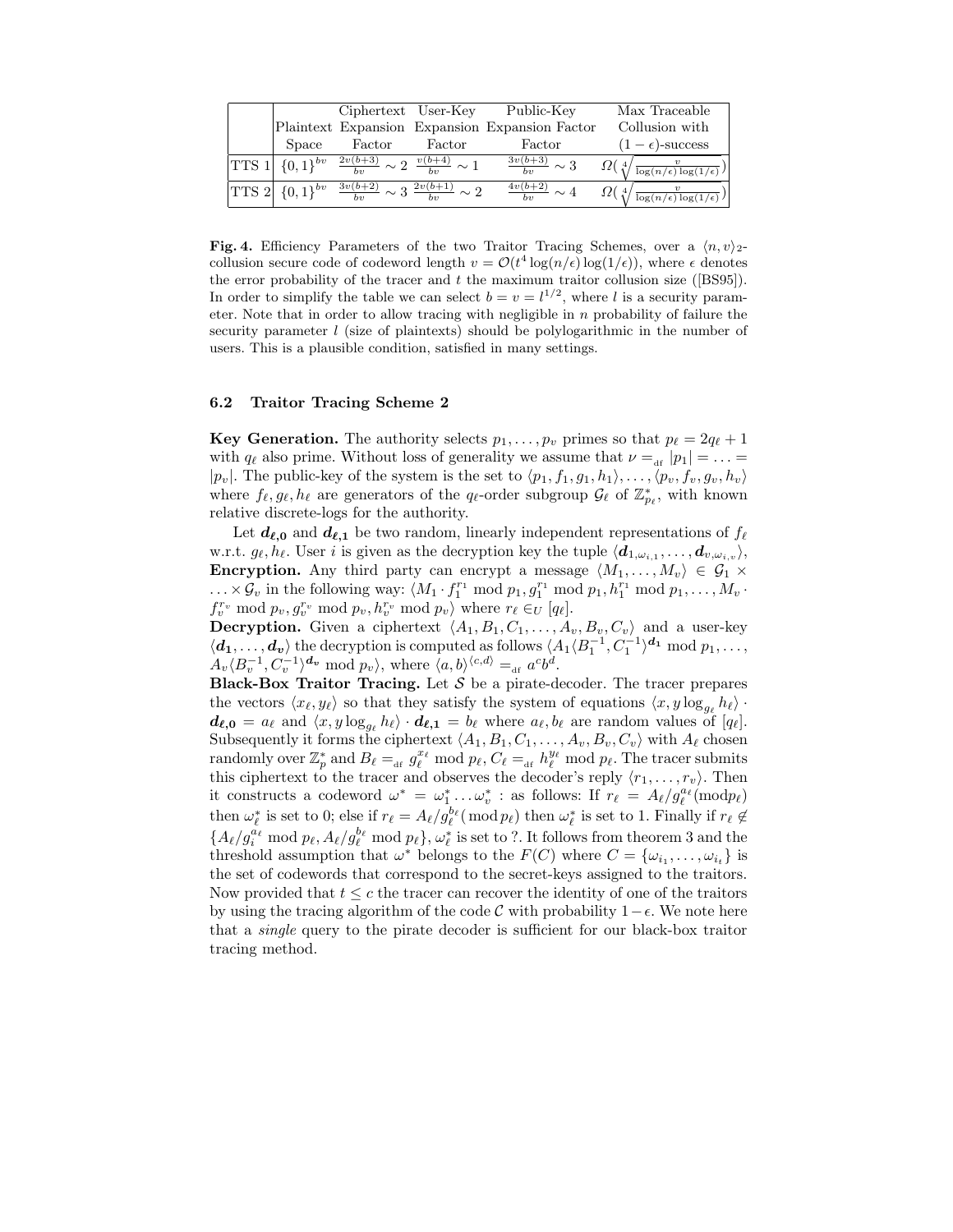The efficiency parameters of the scheme are presented in figure 4.

### 6.3 Obviating the Threshold Assumption

The Threshold assumption was instrumental in the traitor tracing methods of our two schemes since it made it necessary for the pirate decoder to include a key for each of the v components. Nevertheless this can also be enforced by employing an all-or-nothing transform (AONT) [Riv97] (alternatively one can use collusion secure codes under weaker marking assumptions, e.g. [SW01a]).

The two public-key traitor tracing schemes described in sections 6.1 and 6.2 have as plaintext space set of strings  $\{0,1\}^{bv}$ . Let us formulate the construction of [Riv97] in our setting:

All-or-Nothing Transform. ([Riv97]) Let f be a block-cipher and let  $K_0$  be a publicly known key for f. Given a message  $\langle m_1, \ldots, m_{v-1} \rangle \in \{0, 1\}^{b(v-1)}$  the sender selects a random key K for f and computes  $m'_1, \ldots, m'_v \in \{0,1\}^b$  as follows:  $m'_i =_{\text{df}} m_i \oplus f(K,i)$  for  $i = 1, \ldots, v-1$ ; note that  $\oplus$  stands for the xor operation. The last block  $m'_v$  is computed as  $m'_v =_{df} K \oplus h_1 \oplus \ldots \oplus h_{v-1}$ , with  $h_i =_{df} f(K_0, m'_i \oplus i)$  for  $i = 1, ..., v - 1$ . The output of the transform is the bitstring  $m'_1 \ldots m'_v \in \{0,1\}^{bv}$ . It is easy to see that the transform can be inverted by anyone that holds all blocks  $m'_1, \ldots, m'_v$  as follows:  $K = m'_v \oplus f(K_0, m'_1 \oplus$  $1) \oplus ... \oplus f(K_0, m'_{v-1} \oplus (v-1))$  and  $m_i = m'_i \oplus f(K, i)$  for  $i = 1, ..., v-1$ .

The concept of AONT has been investigated formally in [CDHKS00]. By employing the above AONT in the encryption and decryption operation of our public-key traitor tracing schemes we enforce the pirate to include a secret-key for each one of the v components and therefore there is no need for the Threshold Assumption. The efficiency loss introduced by the use of the AONT is marginal, and it does not affect the stated expansion factors. Finally, note that another plaintext preprocessing which is possible without much ciphertext expansion is employing one of the preprocessing methods (based on random oracle hash and added randomness) in the case where chosen ciphertext security is required.

## References

- [Bon98] Dan Boneh, The Decision Diffie-Hellman Problem, In Proceedings of the Third Algorithmic Number Theory Symposium, Lecture Notes in Computer Science, Vol. 1423, Springer-Verlag, pp. 48–63, 1998.
- [BF99] Dan Boneh and Matthew Franklin, An Efficient Public-Key Traitor Tracing Scheme, CRYPTO 1999.
- [BS95] Dan Boneh and James Shaw, Collusion-Secure Fingerprinting for Digital Data (Extended Abstract), CRYPTO 1995, Springer, pp. 452-465.
- [CDHKS00] Ran Canetti, Yevgeniy Dodis, Shai Halevi, Eyal Kushilevitz, and Amit Sahai, Exposure-Resilient Functions and All-or-Nothing Transforms, EUROCRYPT 2000.
- [CG98] Dario Catalano, and Rosario Gennaro, New Efficient and Secure Protocols for Verifiable Signature Sharing and Other Applications, CRYPTO 1998.
- [CFN94] Benny Chor, Amos Fiat, and Moni Naor, Tracing Traitors, CRYPTO 1994.